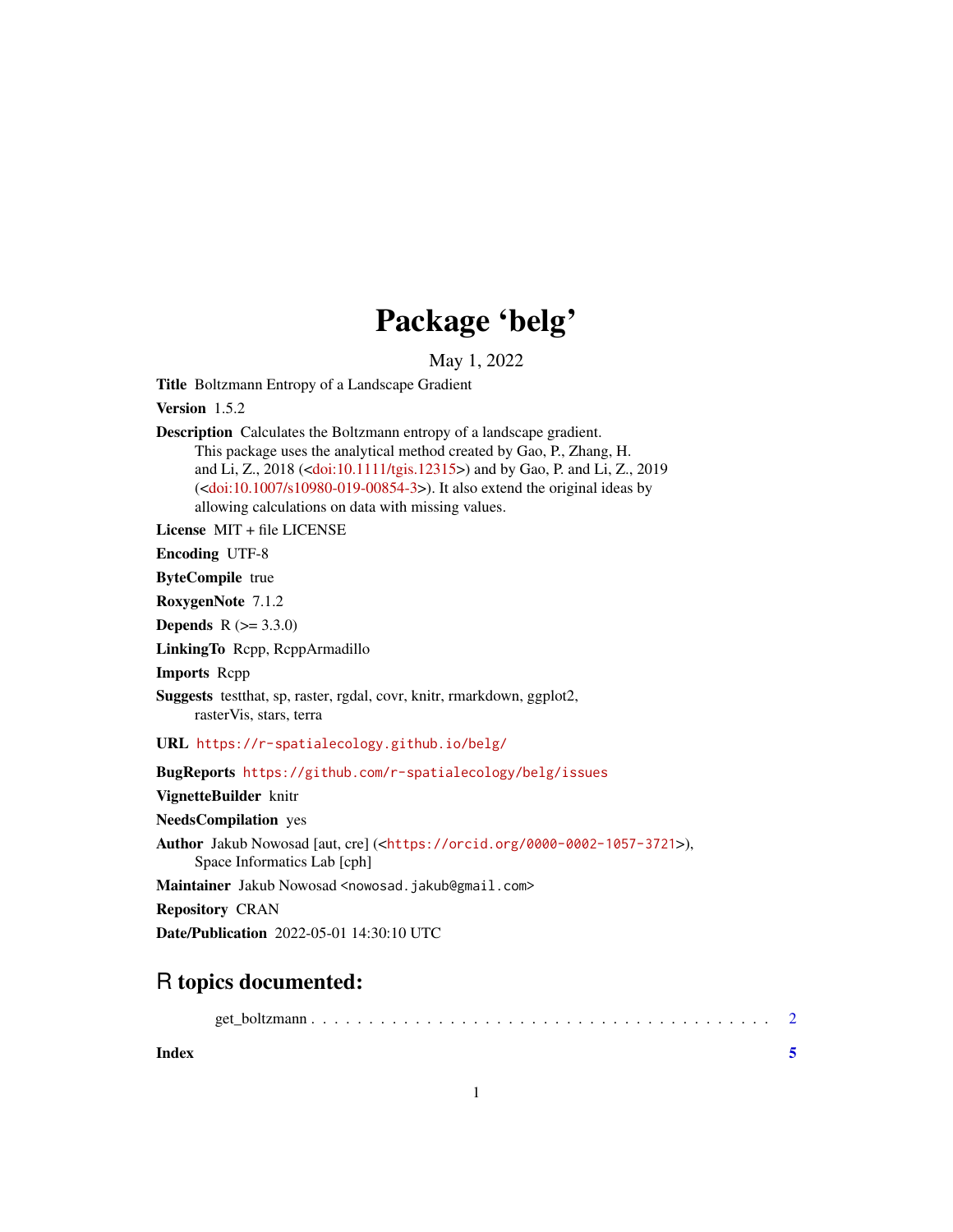<span id="page-1-0"></span>

#### Description

Calculates the Boltzmann entropy of a landscape gradient

#### Usage

```
get_boltzmann(
  x,
 method = "aggregation",
 na_adjust = TRUE,
 base = "log10",
  relative = FALSE
\lambda## Default S3 method:
get_boltzmann(
 x,
 method = "aggregation",
 na_adjust = TRUE,
 base = "log10",
  relative = FALSE
\lambda## S3 method for class 'matrix'
get_boltzmann(
  x,
 method = "aggregation",
 na_adjust = TRUE,
 base = "log10",
  relative = FALSE
)
## S3 method for class 'array'
get_boltzmann(
  x,
 method = "aggregation",
 na_adjust = TRUE,
 base = "log10",
  relative = FALSE
)
## S3 method for class 'RasterLayer'
get_boltzmann(
 x,
```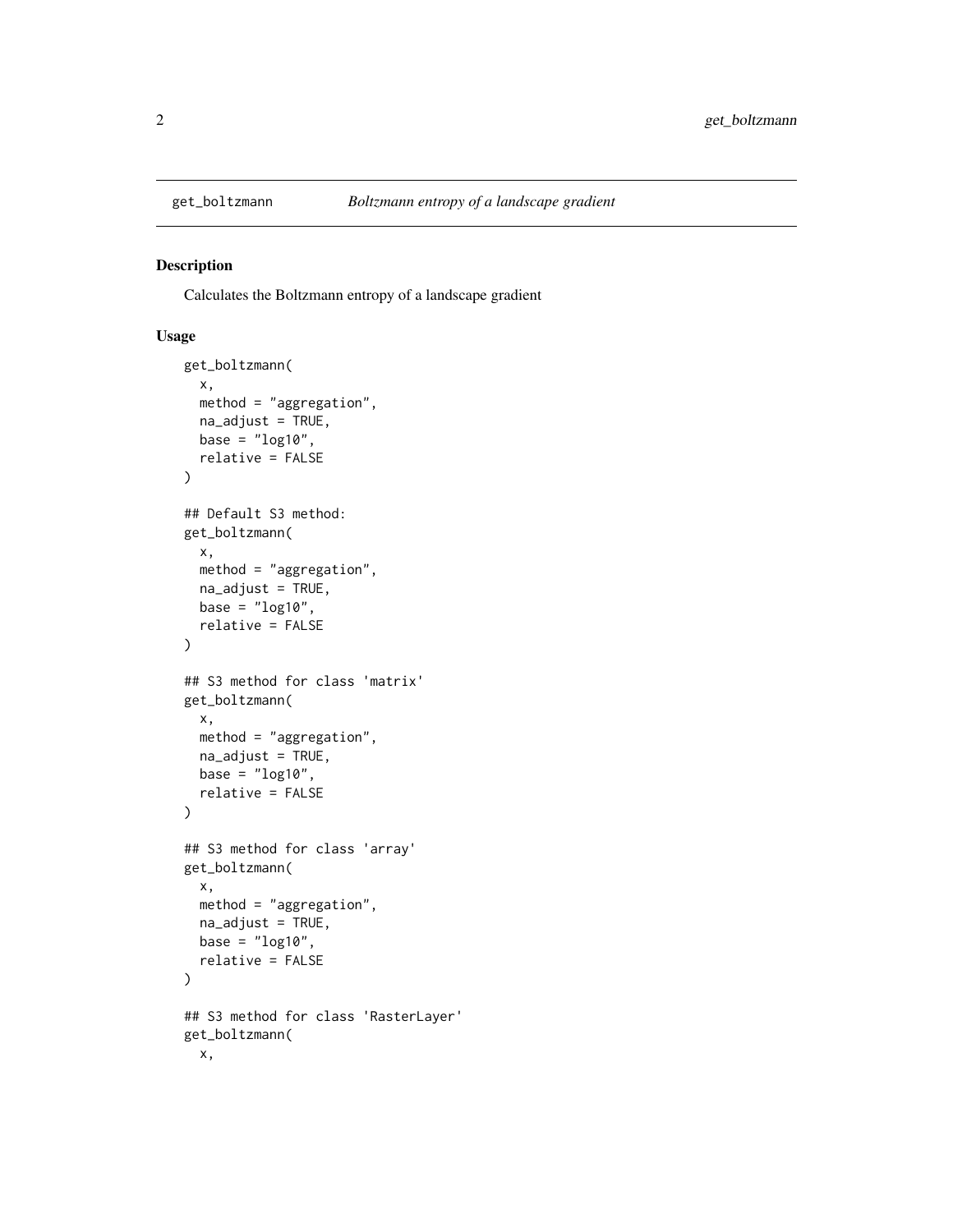```
method = "aggregation",
 na_adjust = TRUE,
 base = "log10",
 relative = FALSE
\mathcal{L}## S3 method for class 'RasterStack'
get_boltzmann(
 x,
 method = "aggregation",
 na_adjust = TRUE,
 base = "log10",
 relative = FALSE
\mathcal{L}## S3 method for class 'RasterBrick'
get_boltzmann(
 x,
 method = "aggregation",
 na_adjust = FALSE,
 base = "log10",
 relative = FALSE
\mathcal{L}## S3 method for class 'stars'
get_boltzmann(
 x,
 method = "aggregation",
 na_adjust = TRUE,
 base = "log10",
 relative = FALSE
\mathcal{L}## S3 method for class 'SpatRaster'
get_boltzmann(
 x,
 method = "aggregation",
 na_adjust = TRUE,
 base = "log10",
  relative = FALSE
\mathcal{L}
```
#### Arguments

| X      | SpatRaster, stars, RasterLayer, RasterStack, RasterBrick, matrix, or array.    |
|--------|--------------------------------------------------------------------------------|
| method | A method used. Either "hierarchy" for the hierarchy-based method (Gao et al.,  |
|        | 2017) or "aggregation" (default) for the aggregation-based method (Gao et al., |
|        | $2019$ ).                                                                      |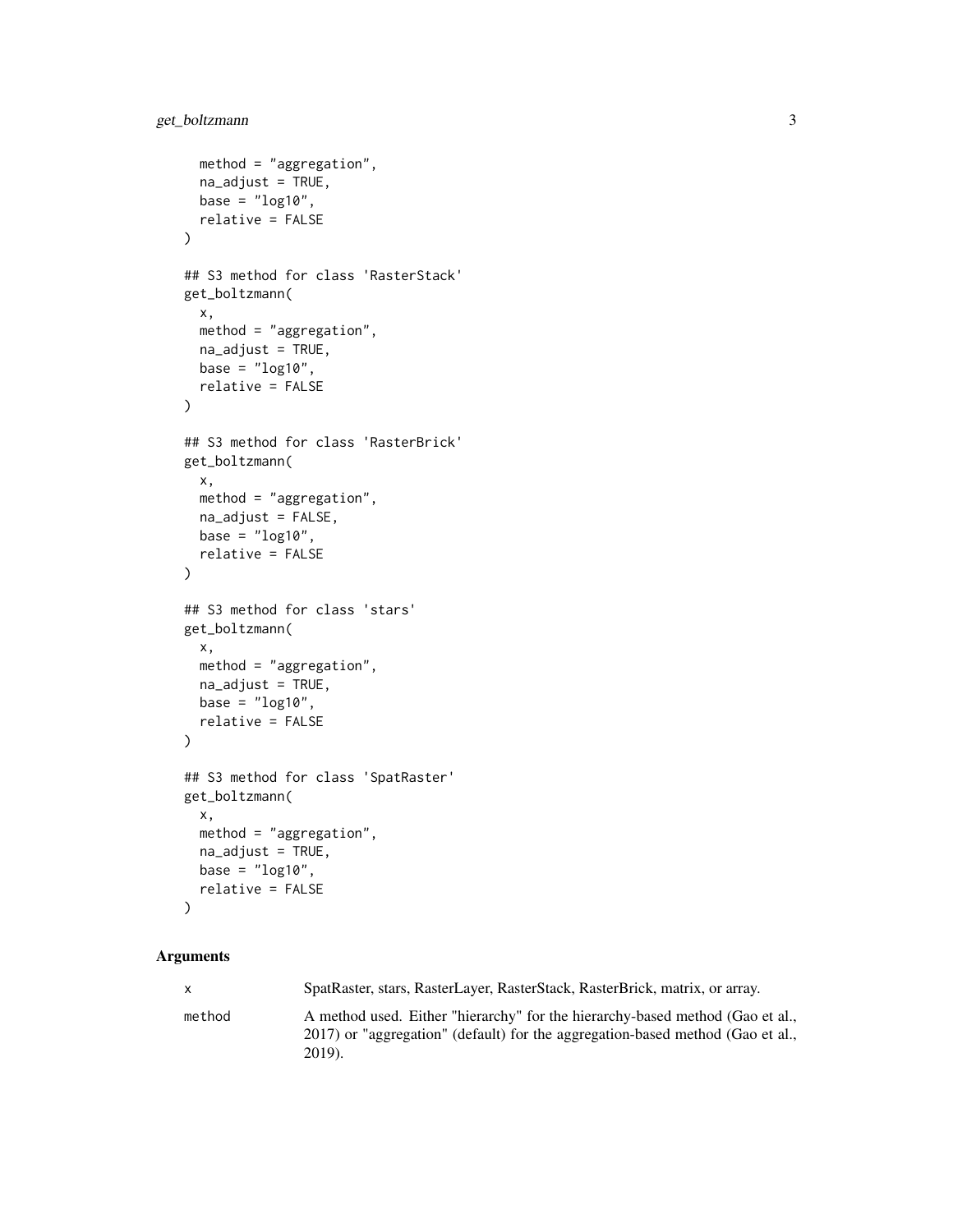| na_adjust | Should the output value be adjusted to the proportion of not missing cells? Either<br>TRUE (default) or FALSE |
|-----------|---------------------------------------------------------------------------------------------------------------|
| base      | A logarithm base (" $log$ ", " $log2$ " or " $log10$ ").                                                      |
| relative  | Should a relative or absolute entropy be calculated? TRUE or FALSE (default).                                 |

#### Details

The method for computing the Boltzmann entropy of a landscape gradient works on integer values that are either positive or equals to zero. This function automatically rounds values to the nearest integer value (rounding halfway cases away from zero) and negative values are shifted to positive values.

#### Value

a numeric vector

#### References

Gao, Peichao, Hong Zhang, and Zhilin Li. "A hierarchy-based solution to calculate the configurational entropy of landscape gradients." Landscape Ecology 32.6 (2017): 1133-1146.

Gao, Peichao, Hong Zhang, and Zhilin Li. "An efficient analytical method for computing the Boltzmann entropy of a landscape gradient." Transactions in GIS (2018).

Gao, Peichao and Zhilin Li. "Aggregation-based method for computing absolute Boltzmann entropy of landscape gradient with full thermodynamic consistency" Landscape Ecology (2019)

#### Examples

new\_c = c(56, 86, 98, 50, 45, 56, 96, 25, 15, 55, 85, 69, 12, 52, 25, 56, 32, 25, 68, 98, 58, 66, 56, 58)

```
lg = matrix(new_c, nrow = 3, ncol = 8, byrow = TRUE)get_boltzmann(lg, relative = FALSE, method = "hierarchy", base = "log10")
get_boltzmann(lg, relative = TRUE, method = "hierarchy", base = "log2")
get_boltzmann(lg, relative = TRUE, method = "hierarchy", base = "log")
```